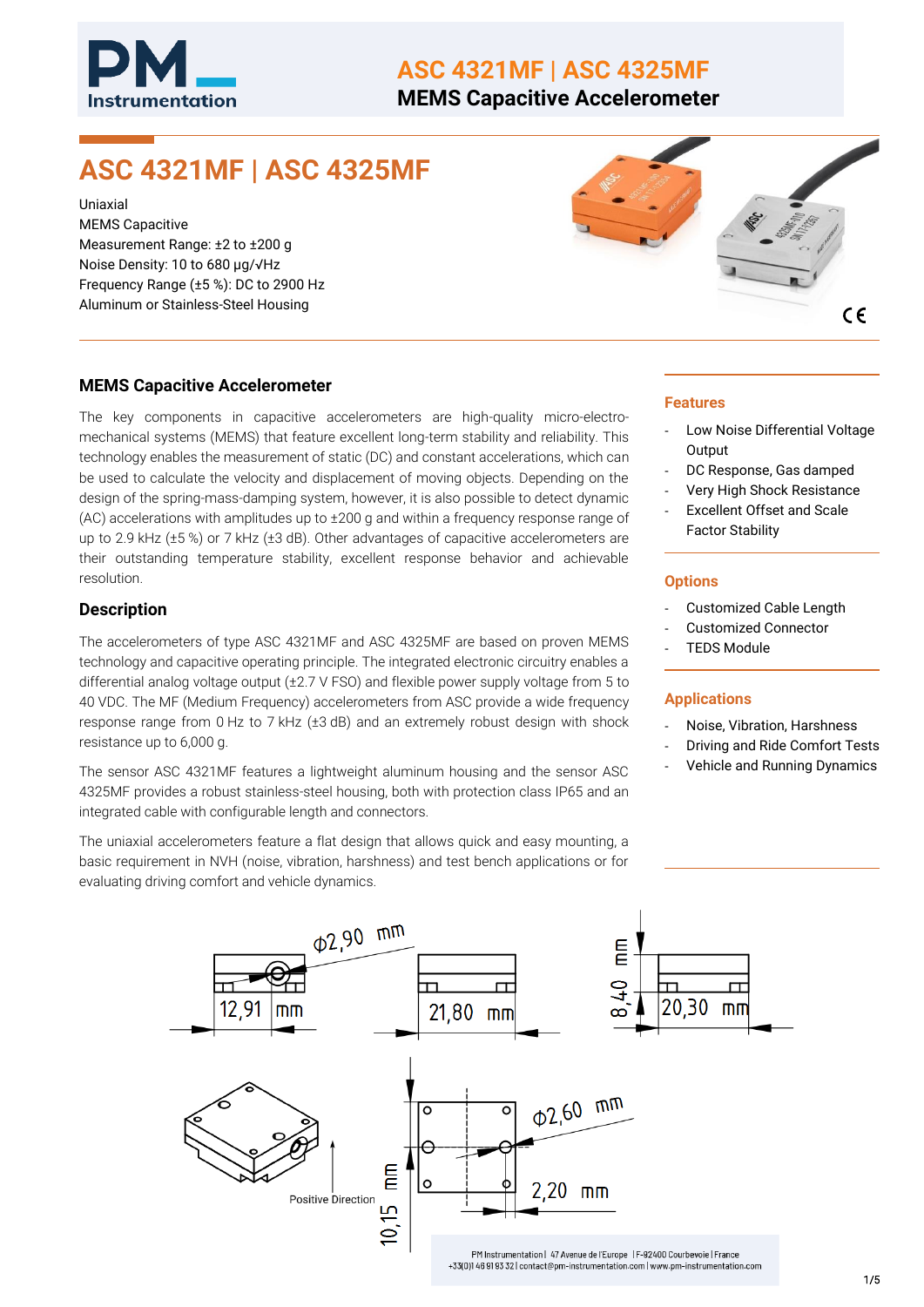

# **ASC 4321MF | ASC 4325MF**

# **MEMS Capacitive Accelerometer**

#### **Typical Specification**

#### **Dynamic**

| Measurement Range                                             | g            | ±2                                                           | ±5                                                                | ±10                                                                   | ±30                             | ±50 | ±100 | ±200 |
|---------------------------------------------------------------|--------------|--------------------------------------------------------------|-------------------------------------------------------------------|-----------------------------------------------------------------------|---------------------------------|-----|------|------|
| Scale Factor (sensitivity)                                    | mV/g         | 1350                                                         | 540                                                               | 270                                                                   | 90                              | 54  | 27   | 13.5 |
| Noise Density                                                 | µg/√Hz       | 10                                                           | 20                                                                | 35                                                                    | 100                             | 170 | 340  | 680  |
| Specified Frequency Response<br>Range (±5 %)                  | Hz           | 0 to 700                                                     |                                                                   | 0 to 1150 0 to 2000 0 to 2300 0 to 2700 0 to 2900 0 to 2500           |                                 |     |      |      |
| Frequency Response<br>Range (±3 dB)                           | Hz           |                                                              |                                                                   | 0 to 1150 0 to 1900 0 to 3200 0 to 4000 0 to 4500 0 to 5000 0 to 7000 |                                 |     |      |      |
| Amplitude Non-Linearity                                       | %FSO         |                                                              |                                                                   |                                                                       | <0.1 (typ) $ $ <0.3 (max)       |     |      |      |
| <b>Transverse Sensitivity</b>                                 | $\%$         |                                                              |                                                                   |                                                                       | <1                              |     |      |      |
| <b>Electrical</b>                                             |              |                                                              |                                                                   |                                                                       |                                 |     |      |      |
| Power Supply Voltage                                          | $\vee$       |                                                              |                                                                   |                                                                       | 5 to 40                         |     |      |      |
| Operating Current Consumption                                 | mA           |                                                              |                                                                   |                                                                       | ~10                             |     |      |      |
| Offset (bias)                                                 | mV           |                                                              |                                                                   |                                                                       | ±10                             |     |      |      |
| Broadband Noise (over specified<br>frequency range $\pm 5$ %) | μV           | 250                                                          | 310<br>410<br>440<br>475                                          |                                                                       |                                 | 490 | 460  |      |
| Resistive Load                                                | $k\Omega$    |                                                              |                                                                   |                                                                       | 1000                            |     |      |      |
| Isolation                                                     |              |                                                              |                                                                   |                                                                       | Case Isolated                   |     |      |      |
| <b>Environmental</b>                                          |              |                                                              |                                                                   |                                                                       |                                 |     |      |      |
| Temperature Coefficient<br>of the Scale Factor                | ppm/K        |                                                              |                                                                   |                                                                       | 120 (typ)   20 to 220 (max)     |     |      |      |
| Temperature Coefficient<br>of the Offset (max)                | mg/K         | ±0.2<br>±0.5<br>±1<br>±3<br>±5                               |                                                                   |                                                                       | ±10                             | ±20 |      |      |
| Operating Temperature Range                                   | $^{\circ}$ C |                                                              |                                                                   |                                                                       | $-40$ to $+125$                 |     |      |      |
| Storage Temperature Range                                     | $^{\circ}$ C | $-40$ to $+125$                                              |                                                                   |                                                                       |                                 |     |      |      |
| Shock Limit (0.1 ms, half-sine)                               | g            | 6000                                                         |                                                                   |                                                                       |                                 |     |      |      |
| <b>Protection Class</b>                                       |              | <b>IP65</b>                                                  |                                                                   |                                                                       |                                 |     |      |      |
| <b>Physical</b>                                               |              |                                                              |                                                                   |                                                                       |                                 |     |      |      |
| Sensing Element                                               |              |                                                              |                                                                   |                                                                       | <b>MEMS Capacitive</b>          |     |      |      |
| Case Material                                                 |              | ASC 4321MF: Anodized Aluminum<br>ASC 4325MF: Stainless-Steel |                                                                   |                                                                       |                                 |     |      |      |
| Connector at Cable End                                        |              |                                                              |                                                                   |                                                                       | Optional                        |     |      |      |
| Mounting                                                      |              |                                                              |                                                                   |                                                                       | Adhesive   Screw Holes          |     |      |      |
| Weight (without cable)                                        | gram         |                                                              |                                                                   |                                                                       | ASC 4321MF: 7<br>ASC 4325MF: 19 |     |      |      |
| Cable                                                         |              |                                                              | 13 gram per meter   AWG 30   Polyurethane (PUR)   Diameter 3.1 mm |                                                                       |                                 |     |      |      |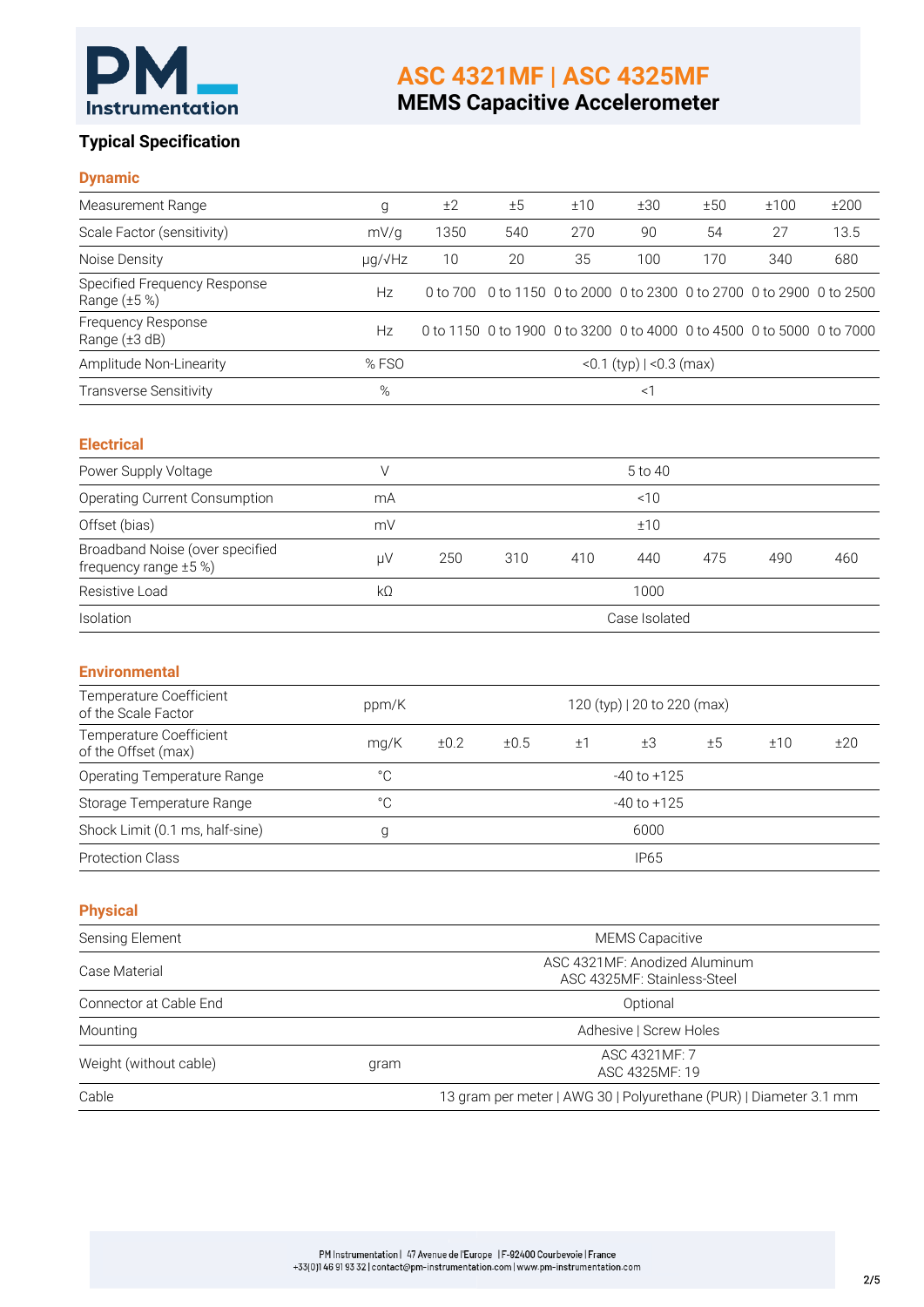

#### **Sensor Calibration**

#### **Factory Calibration (supplied with the sensor)**

| Part Number                                              |                  | #16722 | #16754 | #16756 | #16758 | #16760 | #16762 | #16764 |
|----------------------------------------------------------|------------------|--------|--------|--------|--------|--------|--------|--------|
| Measurement Range (sensor)                               | g                | ±2     | ±5     | ±10    | ±30    | ±50    | ±100   | ±200   |
| Applied Frequency (min)                                  | Нz               |        | 10     | 10     | 10     | 10     | 10     | 10     |
| Applied Frequency (max)                                  | Нz               | 100    | 1150   | 2000   | 2300   | 2700   | 2900   | 2500   |
| Input Amplitude                                          | m/s <sup>2</sup> | 5      | 5      | 50     | 100    | 200    | 200    | 200    |
| Reference Frequency for<br>Determination of Scale Factor | Нz               | 16     | 80     | 80     | 80     | 80     | 80     | 80     |

#### **Calibration according DIN ISO 17025 (order separately)**

| Part Number                                              |                  | #16738 | #16766 | #16768 | #16770 | #16772 | #16774 | #16776 |
|----------------------------------------------------------|------------------|--------|--------|--------|--------|--------|--------|--------|
| Measurement Range (sensor)                               | g                | ±2     | ±5     | ±10    | ±30    | ±50    | ±100   | ±200   |
| Applied Frequency (min)                                  | Нz               | 0.5    | 10     | 10     | 10     | 10     | 10     | 10     |
| Applied Frequency (max)                                  | Нz               | 150    | 1900   | 3200   | 4000   | 4500   | 5000   | 7000   |
| Input Amplitude                                          | m/s <sup>2</sup> | 5      | 5      | 50     | 100    | 200    | 200    | 200    |
| Reference Frequency for<br>Determination of Scale Factor | Нz               | 16     | 80     | 80     | 80     | 80     | 80     | 80     |

Remarks:

- The conversion factor 1 g corresponds to 9.80665 m/s<sup>2</sup>.
- If any other calibration procedure is required, don't hesitate to contact us. Our services include both factory calibration and calibration in accordance with DAkkS guidelines.
- Furthermore, sensors have to be calibrated regularly to ensure accurate and precise results. On request we will be glad to remind you of the next scheduled calibration of your sensors.

#### **Cable Code / Pin Configuration (4 Wire System)**

| Pin        | <b>Color Code</b> | <b>Description</b>                                           |
|------------|-------------------|--------------------------------------------------------------|
| $Supply +$ | Red               | Power supply voltage +5 to +40 VDC                           |
| Supply -   | Black             | Power GND                                                    |
| Signal +   | Green             | Positive, analog output voltage signal for differential mode |
| Signal-    | White             | Negative, analog output voltage signal for differential mode |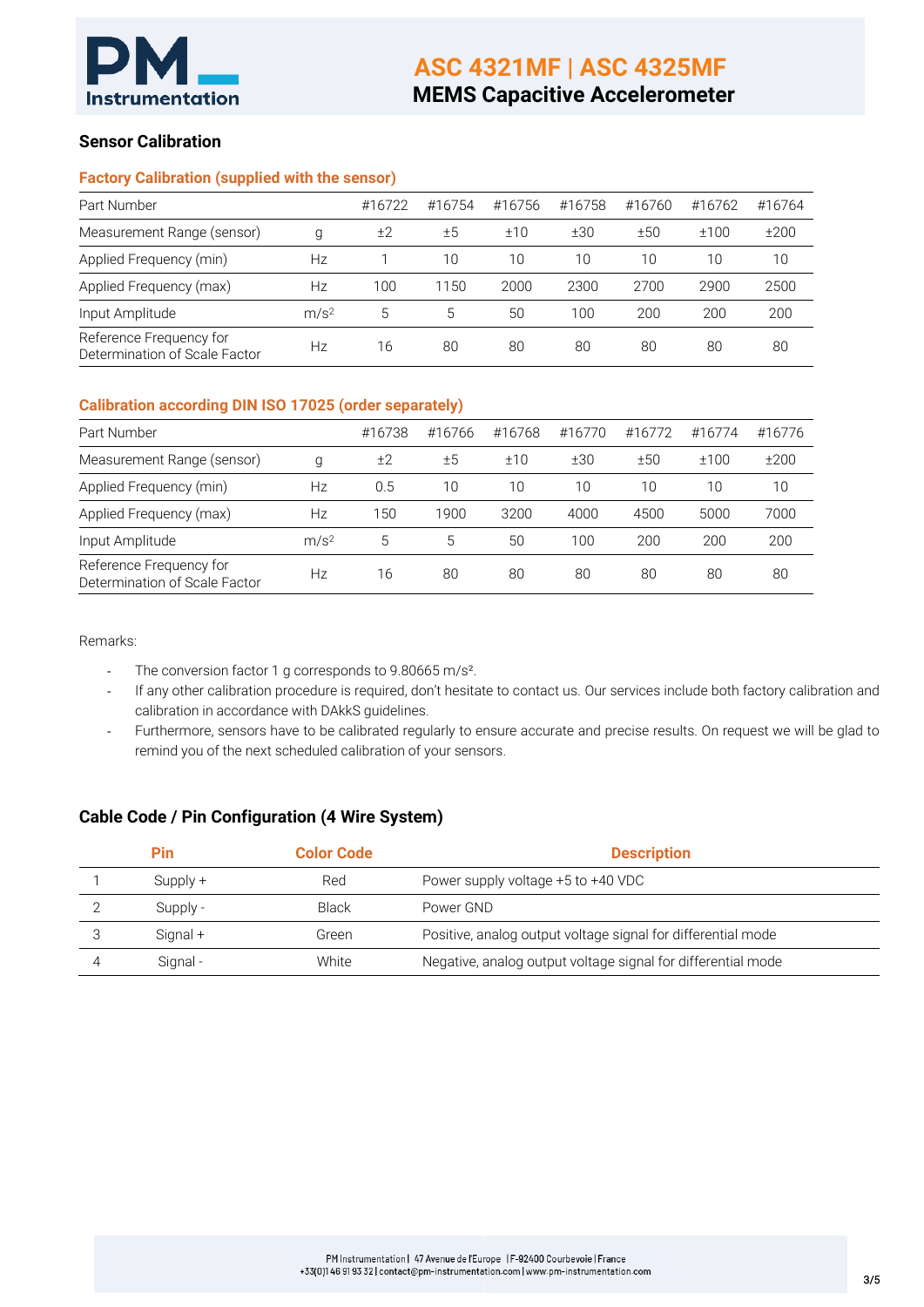

## **ASC 4321MF | ASC 4325MF**

### **MEMS Capacitive Accelerometer**

#### **Ordering Information**

| <b>Series</b> | <b>Model</b>         | $\sim$ |     | Range [g] - Cable Length [m] | <b>Connector &amp; Pinout</b> |
|---------------|----------------------|--------|-----|------------------------------|-------------------------------|
| ASC 43        | 21MF (Aluminum)      |        | 002 | 6                            | A                             |
|               | 25 (Stainless-Steel) |        | 005 |                              |                               |
|               |                      |        | 010 |                              |                               |
|               |                      |        | 030 |                              |                               |
|               |                      |        | 050 |                              |                               |
|               |                      |        | 100 |                              |                               |
|               |                      |        | 200 |                              |                               |
| Example:      | ASC 4321MF-002-6A    |        |     |                              |                               |

Ordering information are based on standard configurations. All customized versions regarding connector and/or pinout will lead to a corresponding product match code:

- Standard length of the integrated cable is 6 meters. However, different customized cable lengths are possible on request.
- Standard version has no connector at the cable end which is identified by "A" in the product match code. However, it is possible to assemble almost all connector types during production.